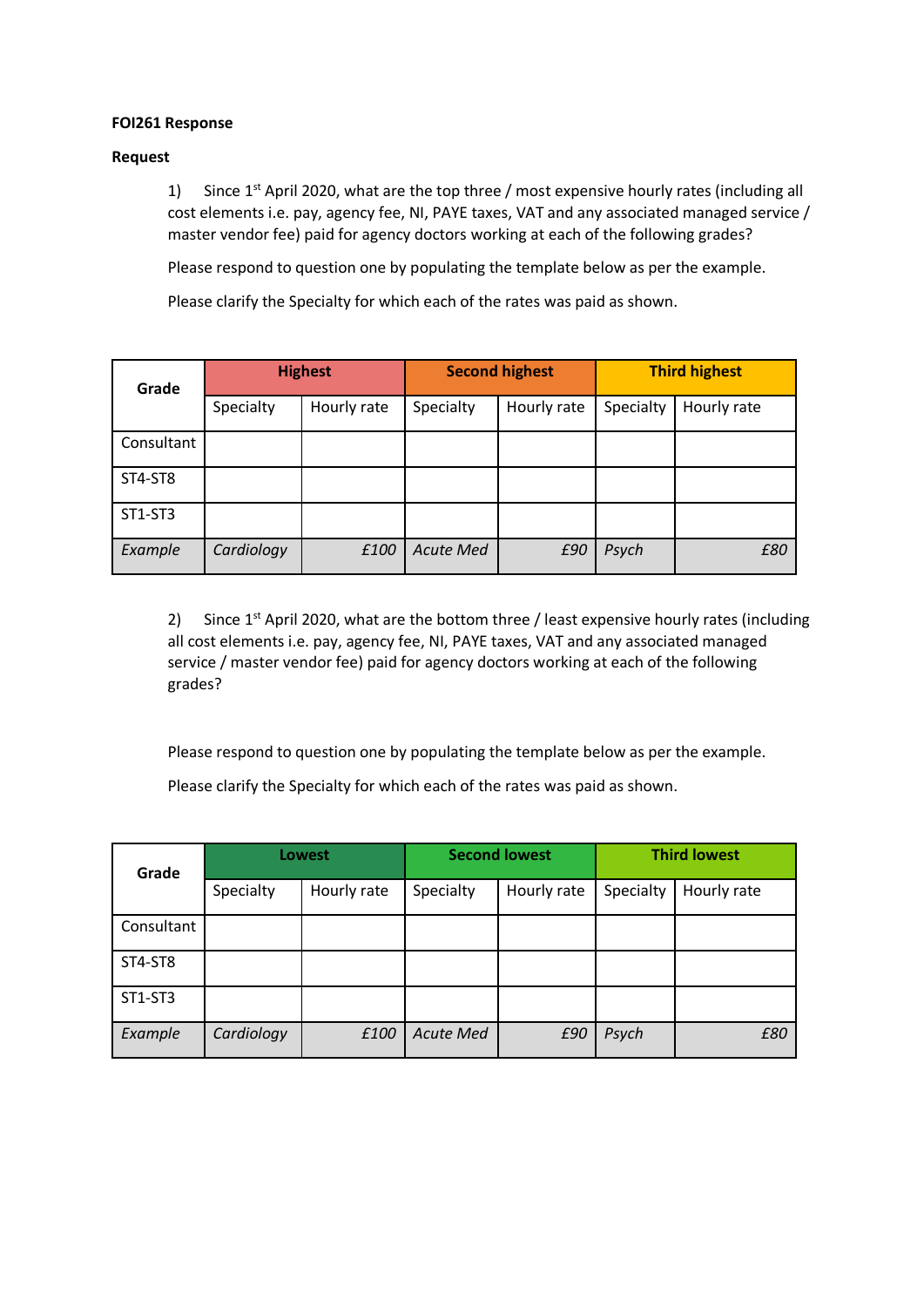3) For each of the "job titles" (Grade / Specialty) mention in your response to questions 1 and 2, please disclose the average hourly rate paid for agency doctors of the same Grade and Specialty since 1<sup>st</sup> April 2020.

There should be a maximum of 18 unique "job titles" in the tables above; please use the template below as per the example given at the bottom.

| Job<br><b>Title</b> | <b>Grade / Speciality</b> | Average hourly rate | Number of individual doctors worked |
|---------------------|---------------------------|---------------------|-------------------------------------|
| $\mathbf 1$         |                           |                     |                                     |
| $\mathbf 2$         |                           |                     |                                     |
| $\mathsf 3$         |                           |                     |                                     |
| $\pmb{4}$           |                           |                     |                                     |
| 5                   |                           |                     |                                     |
| $\boldsymbol{6}$    |                           |                     |                                     |
| $\overline{7}$      |                           |                     |                                     |
| $\bf 8$             |                           |                     |                                     |
| 9                   |                           |                     |                                     |
| 10                  |                           |                     |                                     |
| 11                  |                           |                     |                                     |
| 12                  |                           |                     |                                     |
| 13                  |                           |                     |                                     |
| 14                  |                           |                     |                                     |
| 15                  |                           |                     |                                     |
| 16                  |                           |                     |                                     |
| 17                  |                           |                     |                                     |
| 18                  |                           |                     |                                     |
| Example             | Consultant / Psychiatry   | £82.40              | $\overline{4}$                      |